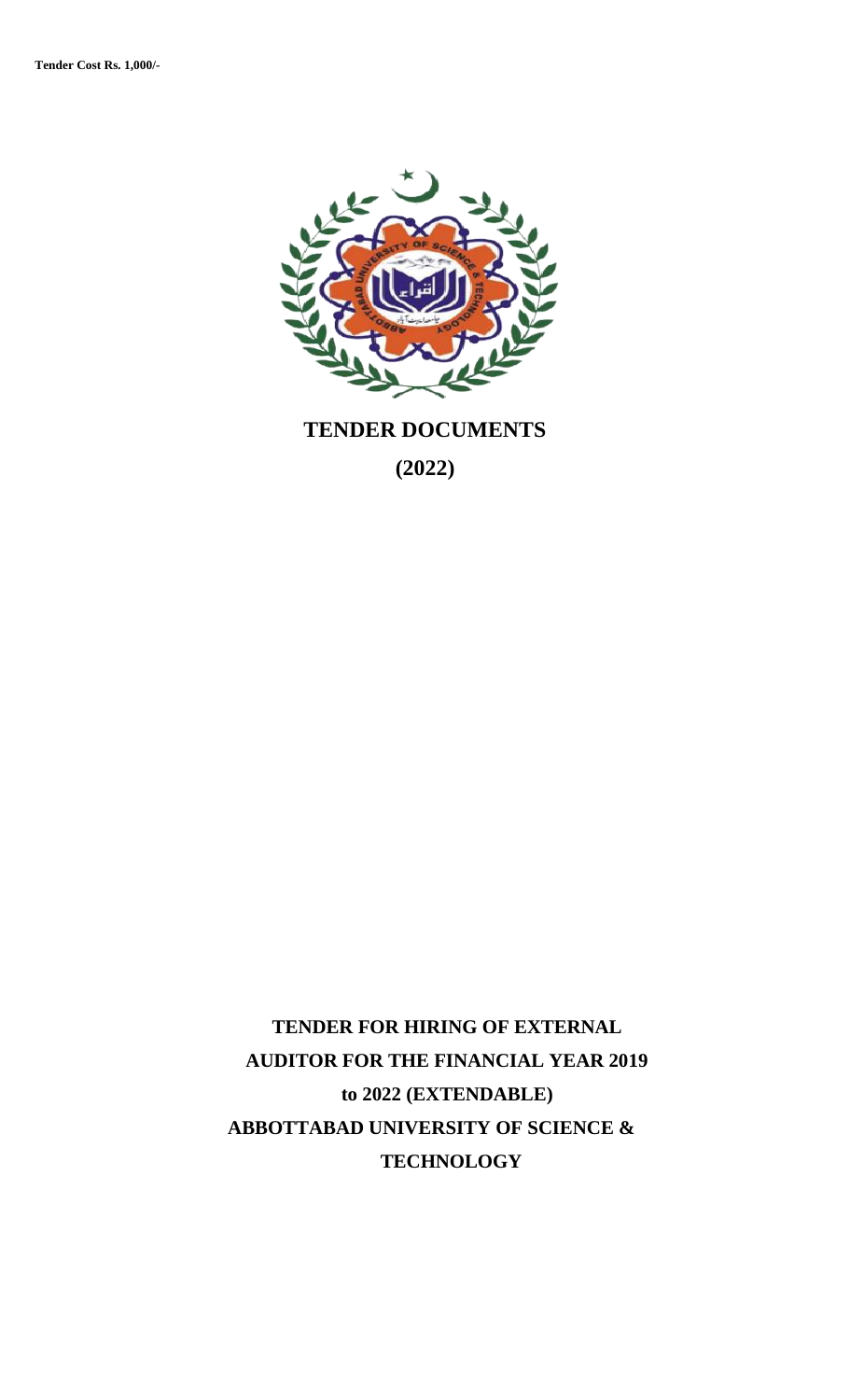

# **ABBOTTABAD UNIVERSITY OF SCIENCE &TECHNOLGY**

# **1. ABOUT THE ABBOTTABAD UST**

Abbottabad UST aims to educate, train and develop individuals with the knowledge and experience necessary to meet the challenges of today, and become leaders of tomorrow".

Abbottabad UST has potential to become one of the best technology universities nationally and internationally. The university endeavors to create an environment that helps students not only to develop academic skills, but life skills and achieve their dreams. AUST also works to ensure that all those who can benefit from a university education have the chance to do so, and various scholarships and financial support is available to help them.

Abbottabad UST aspires to be a leader in innovative research and open to talented students from all backgrounds. Therefore, the university's mission is to: Educate and develop students from all socioeconomic backgrounds; Encourage creativity and innovation in research.

To impart and create useful knowledge through fundamental and applied research that can benefit society. The objective of the university is to impart universal education systematically and gradually but surely to the coming generations of students for over indefinitely remote and distant future with Godspeed.

#### **2. OBJECTTIVE OF THE ASSIGNMENT**

Abbottabad UST intends to appoint a reputed firm of Chartered Accountants well versed in the auditing profession for conducting performance audit (academic, administrative & Financial) of the University and prepare financial statements of the accounts for the financial year 2019-2022 (extendable) as required under Khyber Pakhtunkhwa Universities Act, 2012 (Amendment-2016). The selected firm shall be required to conduct the performance audit in accordance with the International Standards on Auditing as applicable in Pakistan.

#### **3. DEADLINE FOR SUBMISSION OF BIDS**

All bids must reach to the Procurement Office, Abbottabad UST on or before **27th June, 2022 up to 12 o'clock sharp**. The bids will be opened at **12:30** pm on the same day in the meeting room of Administrative Block of the University in presence of the bidders or their authorized representatives, who wish to be present. Bids with charges payable will not be accepted, nor will arrangements be undertaken to collect the bids from any delivery point other than that specified above. Bidders shall bear all expenses incurred in the preparation and delivery of bids. No claims will be entertained for refund of such expenses. The pre-bid meeting for all type of queries is scheduled on **22nd June,2022** in the treasurer office-Abbottabad UST at **2 pm**.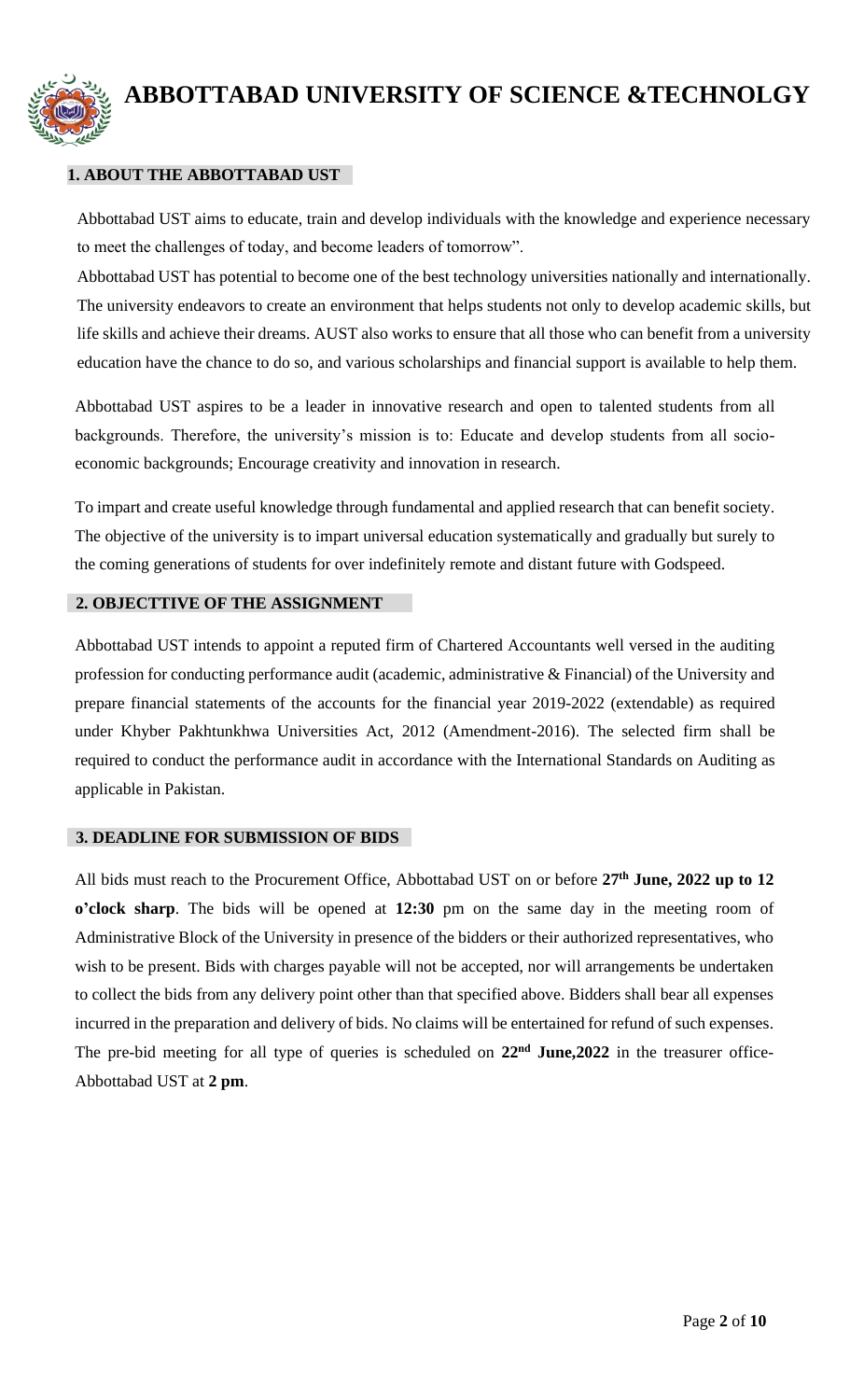# **4. LATE BIDS**

Any bid received by the Employer after the deadline for submission of bids will be returned unopened to such Bidder. Delays of person in transit, or delivery of a bid to the wrong office shall not be accepted as an excuse for failure to deliver a bid at the proper place and time. It shall be the Bidder's responsibility to determine the manner in which timely delivery of his bid will be accomplished either in person or by messenger.

#### **5. CURRENCY OF BID**

The Price should be quoted in Pakistani Rupees.

#### **6. SCOPE OF WORK**

6.1 Abbottabad UST intends to invite application from "A" Category Audit Firms for hiring of External Auditors for the Financial Year 2019-2022 (extendable). Interested Audit firms are requested to submit complete information as per following details;

- 1. Copy of registration of firm
- 2. List of existing clients in the Public and Private sectors
- 3. Number of partners along with qualification and experience
- 4. Number of qualified accountants employed
- 5. A copy of the Quality Control Review (QCR) rating of the firm by the ICAP
- 6. Details of International Affiliation
- 7. Audit Fee & out of pocket expense for the year to be charged in case of appointment as per scope of work
- 8. Presence of the Firm at different locations in Pakistan
- 9. Audit Firms are invited to participate in the tender along with relevant documents and complete firm profile.
- 6.2 The scope of work is as under;

# **A. Financial Audit**

- The firm shall conduct / carryout financial audit of all payments (Including Recurring, all Projects funds, Departmental Development Fund (DDF), will conduct the audit of General Provident Fund, Pension, Staff Welfare Fund, Group Insurance, Budgeted heads of revenue & expenditures and all other financial matters etc. of Abbottabad UST.
- To check that expenditures have been approved at the correct level of delegated authority.
- To check that annual budget has been prepared to reflect the feasible annual operational plans of the University.
- To check the existence and implementation of adequate segregation of duties in the maintenance and review of accounts and the performance of reconciliations.
- To check the funds disbursed by the Government are used in accordance with sanction advice, with due attention to economy and efficiency, and only for the purposes for which the funds were provided.
- Physical verification of inventories and assets and review of Procurement as per KPPRA Rules.

#### **B. Academic Performance Audit**

The firm shall conduct / carryout performance audit of Academics in the field of;

- Research and Consultancy
- Faculty and Student performance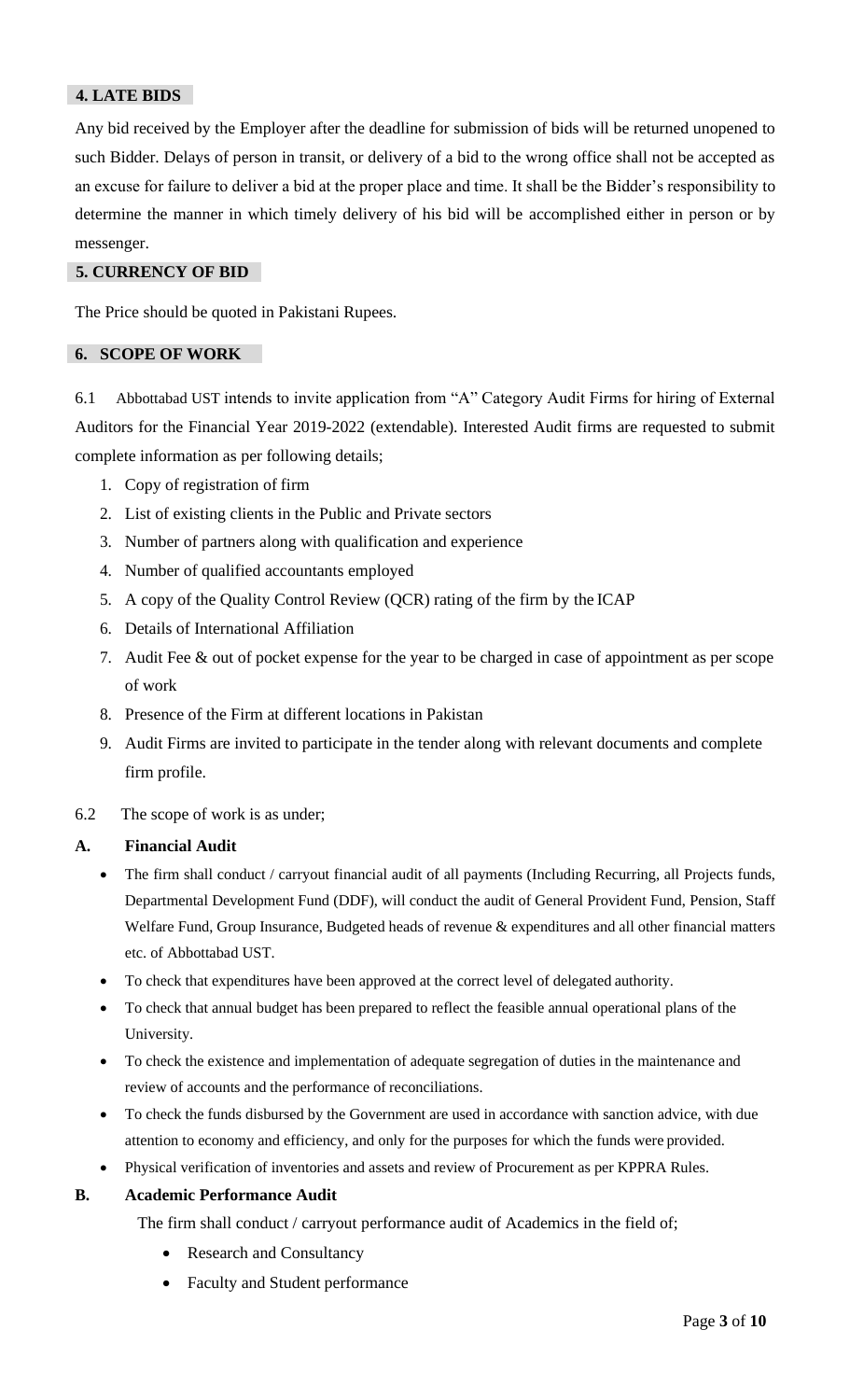- International Academic Linkages
- Linkages with National / International Donors
- Entrepreneurial Thrive
- **Strategy Formulation**
- Networking
- Overall Academic performance audit of the University
- Any other matter related with academics

# **C. Administrative Audit**

The firm shall conduct / carryout performance audit of administrative matters in the field of;

- Infrastructure & Facilities
- Human Resources
	- Rational and its utility in terms of output
	- Cost benefit analysis of each department and administrative staff
- Marketing and Promotion
- Any other matter related to administration

The firm shall conduct the performance audit of above-mentioned areas and shall submit separate reports for each fund and area within two months. Presentation on draft and Final reports will also be given to the respective Statuary Board / Committee. The firm shall also submit Management Letters during the course of audit as and when a need is felt to bring specific area of interest into the notice of respective management Boards.

# **7. UNIVERSITY'S RIGHT TO ACCEPT OR REJECT ANY OR ALL BIDS**

The University reserves the right to accept or reject any or all tenders fully or partially as per provision available under Rule-47 of the Khyber Pakhtunkhwa Public Procurement of Goods, Works and Services Rules, 2014 and invoke Rule-48 of the said Rules for re-bidding. The University reserve the right to cancel all the bids were quoted price exceed estimated cost / or market value as per provision available under Rule-47.

#### **8. MODE OF PAYMENT**

| <b>Total</b>                                                     | 100% |
|------------------------------------------------------------------|------|
| Payment upon final presentation on the reports                   | 20%  |
| Payment upon submission of final reports                         | 30%  |
| Payment upon submission of draft reports                         | 30%  |
| Mobilization advance upon signing of Agreement                   | 20%  |
| The payment will be made to the bidder as per following breakup; |      |

#### **9. AWARD OF CONTRACT**

The Employer will award the Contract to the Bidder whose bid has been determined to be substantially responsive to the Bidding Documents and who has offered the lowest evaluated Bid Price**,** provided that such Bidder has been determined to be Eligible, Qualified and Technically Responsive.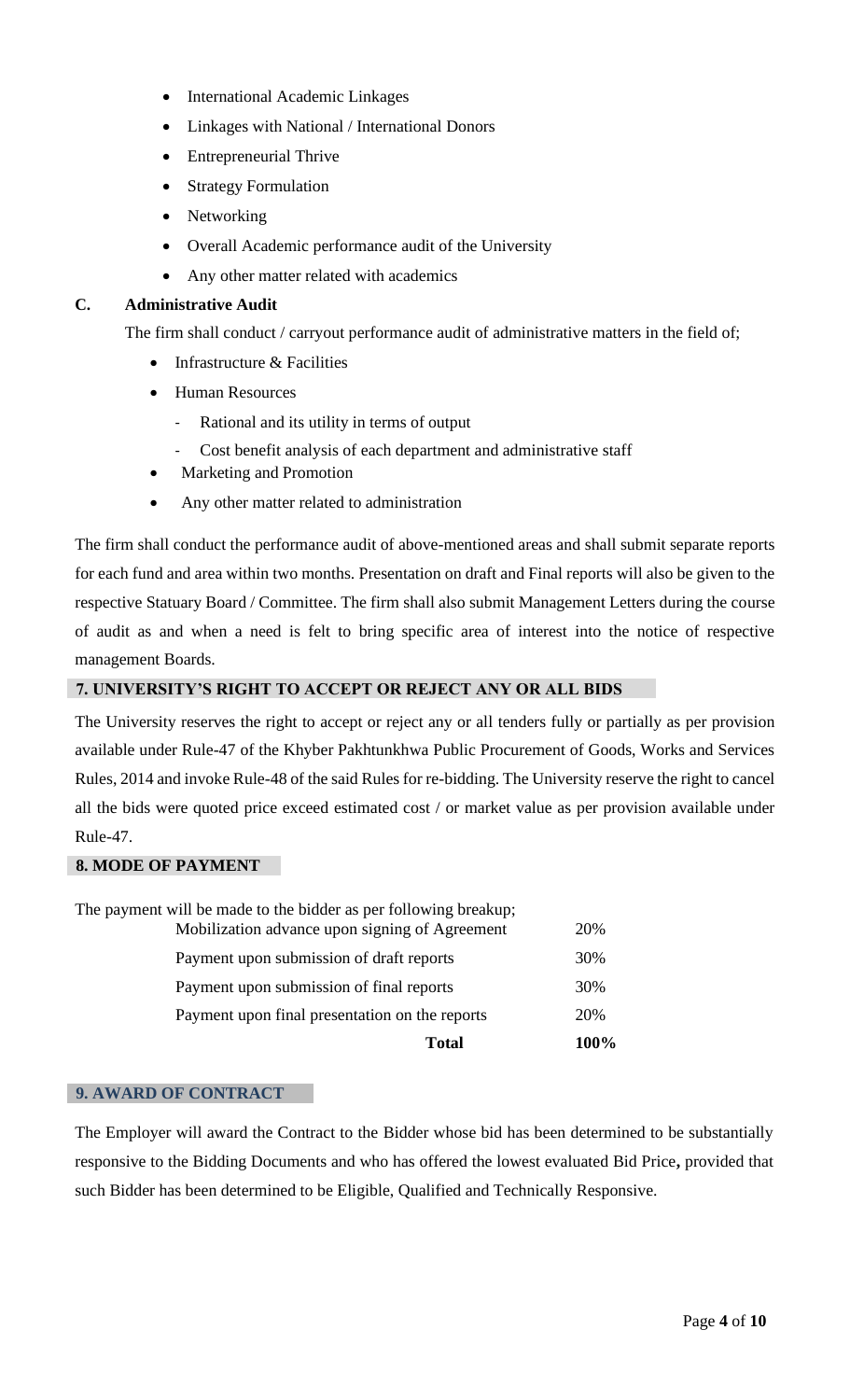#### **10. SIGNING OF CONTRACT AGREEMENT**

The successful Bidder will have to sign a legal agreement with Abbottabad UST (Employer) within seven (07) days from the date of issuance of award letter. All the services shall be in accordance with the agreement signed between the parties i.e. Abbottabad UST and the selected firm. University may extend the contract for next financial year with same terms and conditions.

#### **11. TAXES AND DUTIES**

All prices must be quoted in Pak Rupees and should include all taxes applicable, such as GST, Income Tax, Professional Tax, etc. if not specifically mentioned in the quotation, it will be presumed that the prices include all the taxes.

#### **12. CONFIDENTIALITY**

The Audit Firm, their partners and personnel shall maintain an appropriate standard of confidentiality and shall not disclose any proprietary or confidential information relating to the audit of the Abbottabad UST.

#### **13. GENERAL INFORMATION**

- 1. Name, Address, Phone / Fax number, Email address and Web-site.
- 2. Proof of registration with Institute of Chartered Accountants of Pakistan (ICAP)
- 3. Copies of Partnership Deed and number of partners.
- 4. Detailed description of the Firm identifying the services being offered, office location in Pakistan, especially in Islamabad, access to resource pools, accreditation of relevant institutions etc. together with Client Portfolio.
- 5. Indication of affiliation with any international Organization of Accountants.
- 6. Affidavits on stamp paper duly attested by the Oath Commissioner to the effect that the Firm has neither been black listed nor any contract rescinded in the past for non-fulfillment of contractual obligations or its affiliated firm/department. More so a certificate to the effect that the statement provided to the Authority is true and correct.
- 7. Provide undertaking that no litigations are in process with Public Sector entities
- 8. Current commitments of the Firm (With significant details of the commitments).

#### **14. SPECIFIC INFORMATION**

- 1. Past relevant experience providing services to professional organization of similar Nature including autonomous bodies, public sector, financial institutions, corporate sector etc.
- 2. National Tax Number, GST and KP Provincial Sales Tax (if applicable) active firm. Income Tax return for past two (02) years.
- 3. Organization of the firm, list of permanent staff and CVs of the key team members for this assignment.
- 4. Affiliated with reputable international Chartered Accountant firms.
- 5. Financial standing supported by reference/documents.
- 6. Fee to be charged (sealed Financial Bid).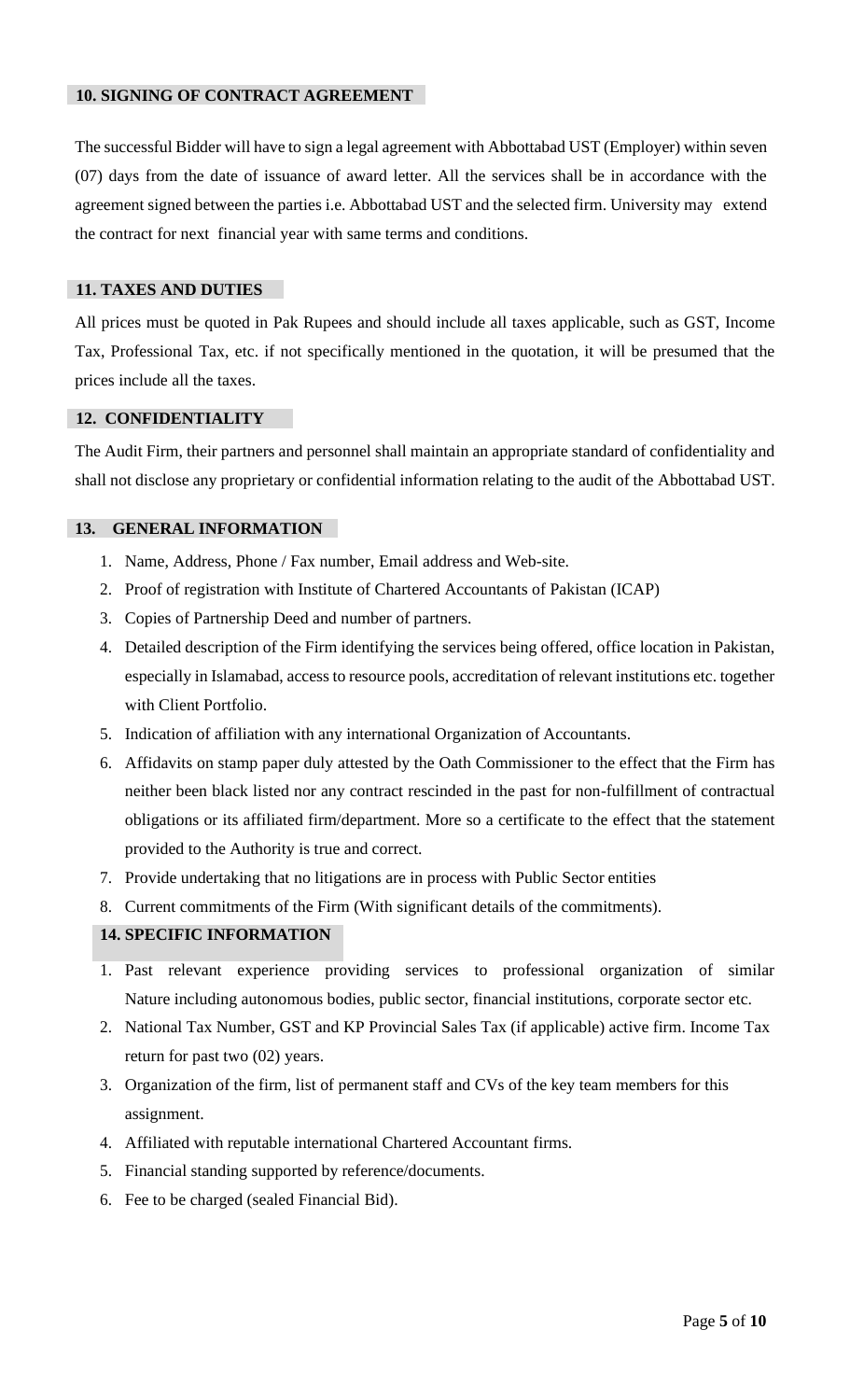Firm will be shortlisted on the basis of above mentioned General and Specific required information. Any efforts by the applicants to influence the management, including false and misleading required information submitted with the proposal or in any clarification shall result in automatic disqualification.

#### **15. BIDSPROPOSAL**

The single stage (two envelope) procedure will be adopted. One envelope containing technical details of bidders shall clearly be marked **"TECHNICAL PROPOSAL"** and the other envelope containing the fee structure in the format mentioned in the bidding documents shall clearly be marked as **"FINANCIAL PROPOSAL"**. **Call deposit @ 5%** of the bid amount in the form a Demand Draft in the name of "Treasurer, Abbottabad UST" must also be enclosed in a separate envelope. Initially the technical proposal will be opened whereas the financial proposal will be retained in the custody without being opened.

The committee will evaluate the technical proposals. The Technical proposal not confirming to the requirements of the university will be rejected, the financial proposal of bids found technically nonresponsive will be returned un-opened to the respective bidders. Financial proposals of the technically responsive / qualified bidder(s) will be opened publicly at the time, date and venue which will be communicated well in time to the respective bidders.

The stated standard evaluation criteria will be binding upon the bidders and will have no liability, on the University.

#### **15.1 TECHNICAL PROPOSAL EVALUATION CRITERIA FOR HIRING OF AUDIT FIRMS (CHARTERED ACCOUNTANTS)**

| S. No | <b>Particulars of the Firm</b>             | <b>Total Marks</b> | <b>Criteria for Marking</b> |
|-------|--------------------------------------------|--------------------|-----------------------------|
|       |                                            | (100)              |                             |
| 01    | Membership / Affiliation with              | 10                 | Membership: 10 Marks        |
|       | International                              |                    | <b>Affiliation: 5 Marks</b> |
| 02    | No. of Partners of the Firm                | 20                 | 20 and above: 20 Marks      |
|       |                                            |                    | 11 to 19: 15 Marks          |
|       |                                            |                    | 5 to 10: 10 Marks           |
| 03    | <b>Total Regular Professional Staff of</b> | 25                 | 300 & above: 25 Marks       |
|       | the Firm                                   |                    | 100 to 299: 15 Marks        |
|       |                                            |                    | 50 to 99:<br>10 Marks       |
| 04    | No. of Chartered Accountants               | 20                 | 25 & above: 25 Marks        |
|       | employed in firm                           |                    | 20 to 24: 15 Marks          |
|       |                                            |                    | 10 to 23:<br>10 Marks       |
| 05    | No. of Audits conducted by the             | 25                 | 10 & above: 25 Marks        |
|       | Firm of similar nature Public Funds        |                    | 10 Marks<br>$5$ to 9:       |

Evaluation criteria of technical proposals for hiring of Audit Firms are as under;

The Firms fulfilling the technical criteria with at least 75% marks shall be selected for opening of their Financial Bids. 80% weightage assigned for technical evaluation, while remaining 20% weightage are allocated for Financial Bids.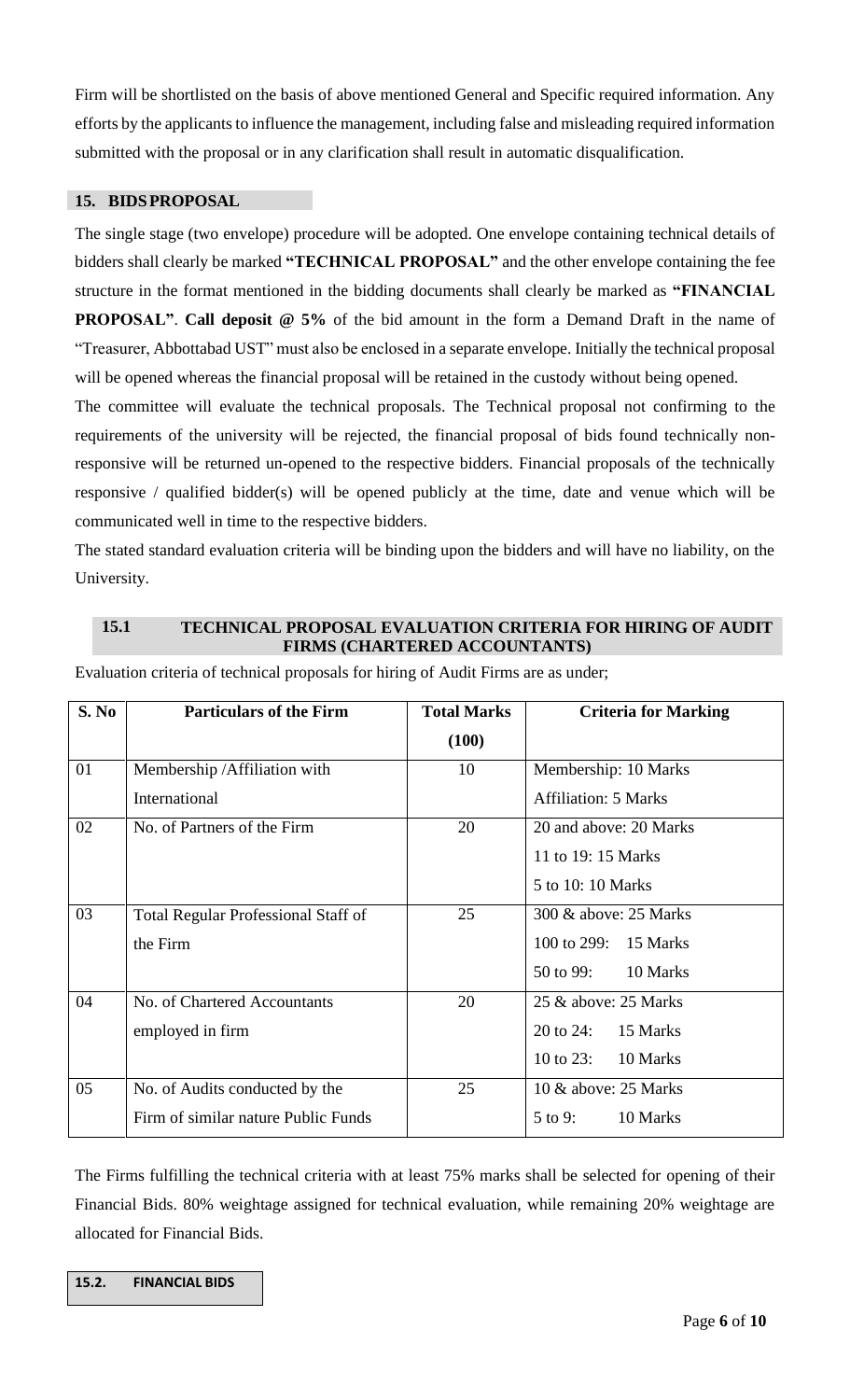The bidder(s) are required to fill the financial proposal as per following pattern and keep it in the sealed envelope of financial proposal;

| S.No | <b>Description</b>                             | <b>Amount in PKRs</b><br>(Inclusive all charges & taxes) |
|------|------------------------------------------------|----------------------------------------------------------|
| 01   | Audit / Professional Fee                       |                                                          |
| 02   | Out of Pocket fee                              |                                                          |
|      | Total amount inclusive all charges & taxes etc |                                                          |

**Authorized Signature:**

**Name &Designation :**

**Company Seal :**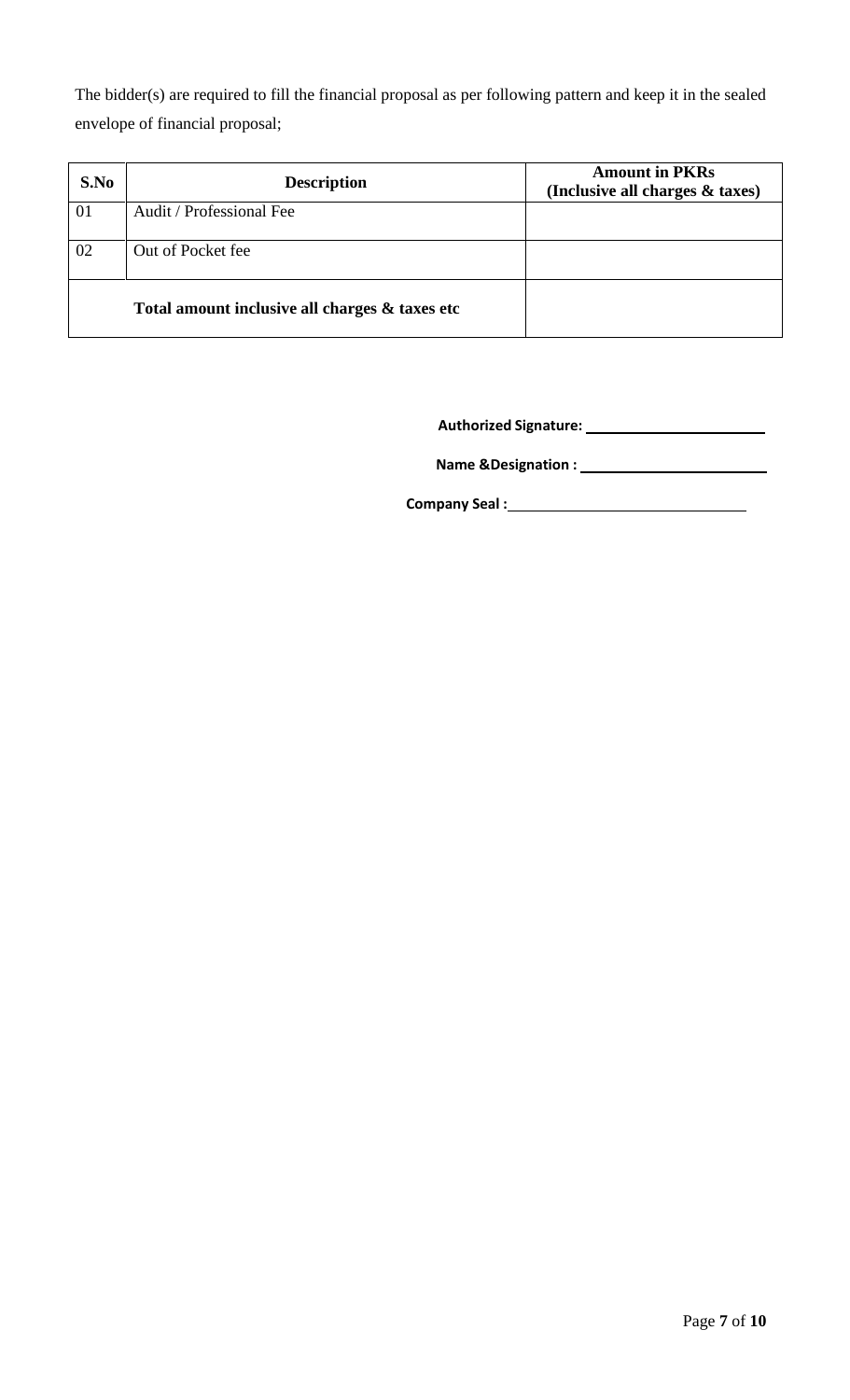# **Affidavit**

**As owner of M/s\_ \_I/We accept the terms and conditions as laid down in tender documents and in advertisement notice.**

I/We shall also observe all the rules/regulations framed by Government of the Khyber Pakhtunkhwa regarding providing Provision of Consultancy Services and Bid by all such rules. I/ We shall provide audit/consultancy services required by the appointing agency (Abbottabad UST).

# **SIGNATURE WITH STAMP OF THE FIRM**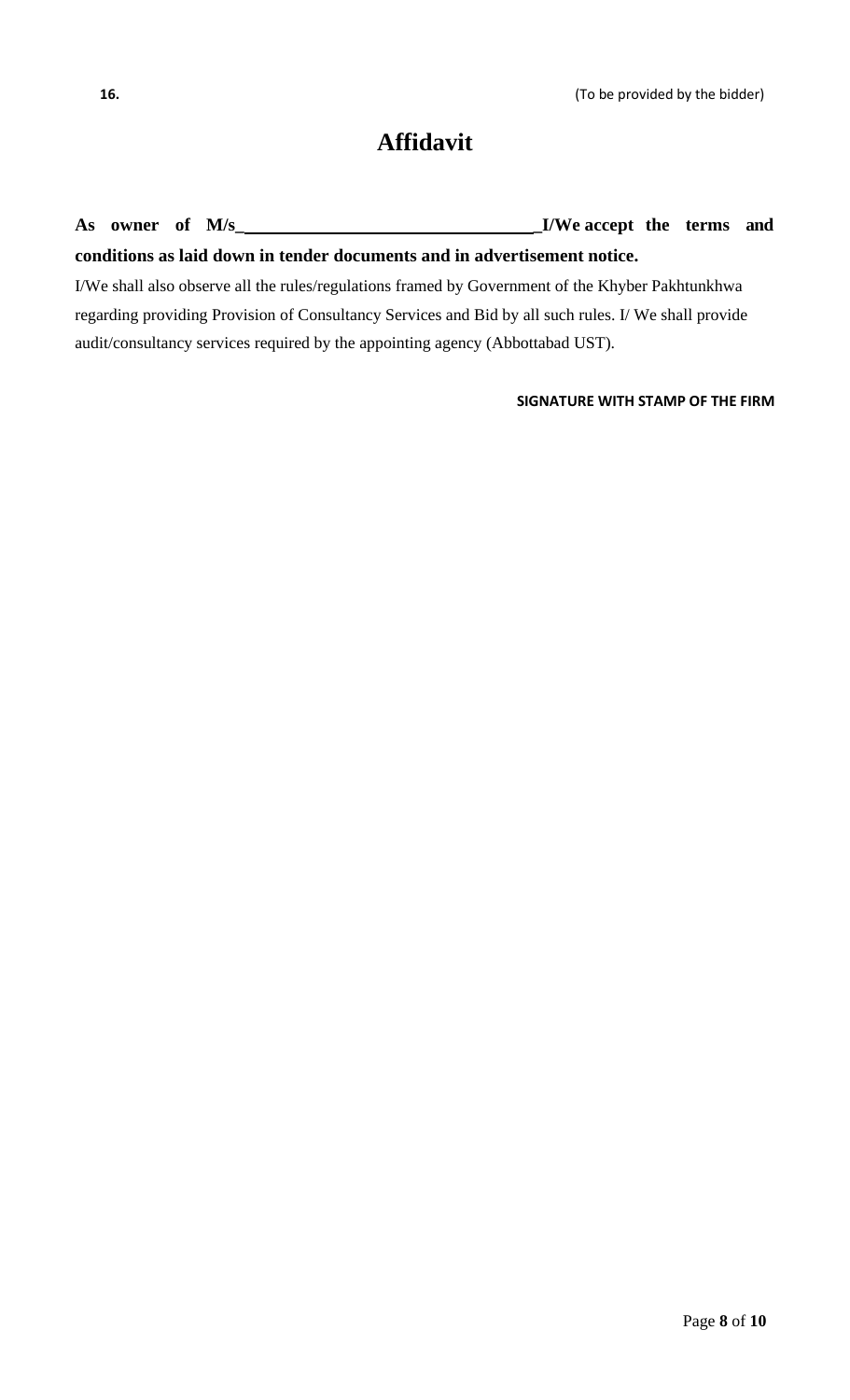#### **Declaration:**

Kindly provide the declaration as per format provided below at the end of proposal.

I, hereby declare that:

all the information provided in the technical proposal is correct in all manners and respects.

and I am duly authorized by the Governing body/ Board/ Management to submit this proposal on behalf of .

| Designation : ______ |  |
|----------------------|--|
| CNIC_                |  |
| <b>Signature</b>     |  |
| Stamp___             |  |